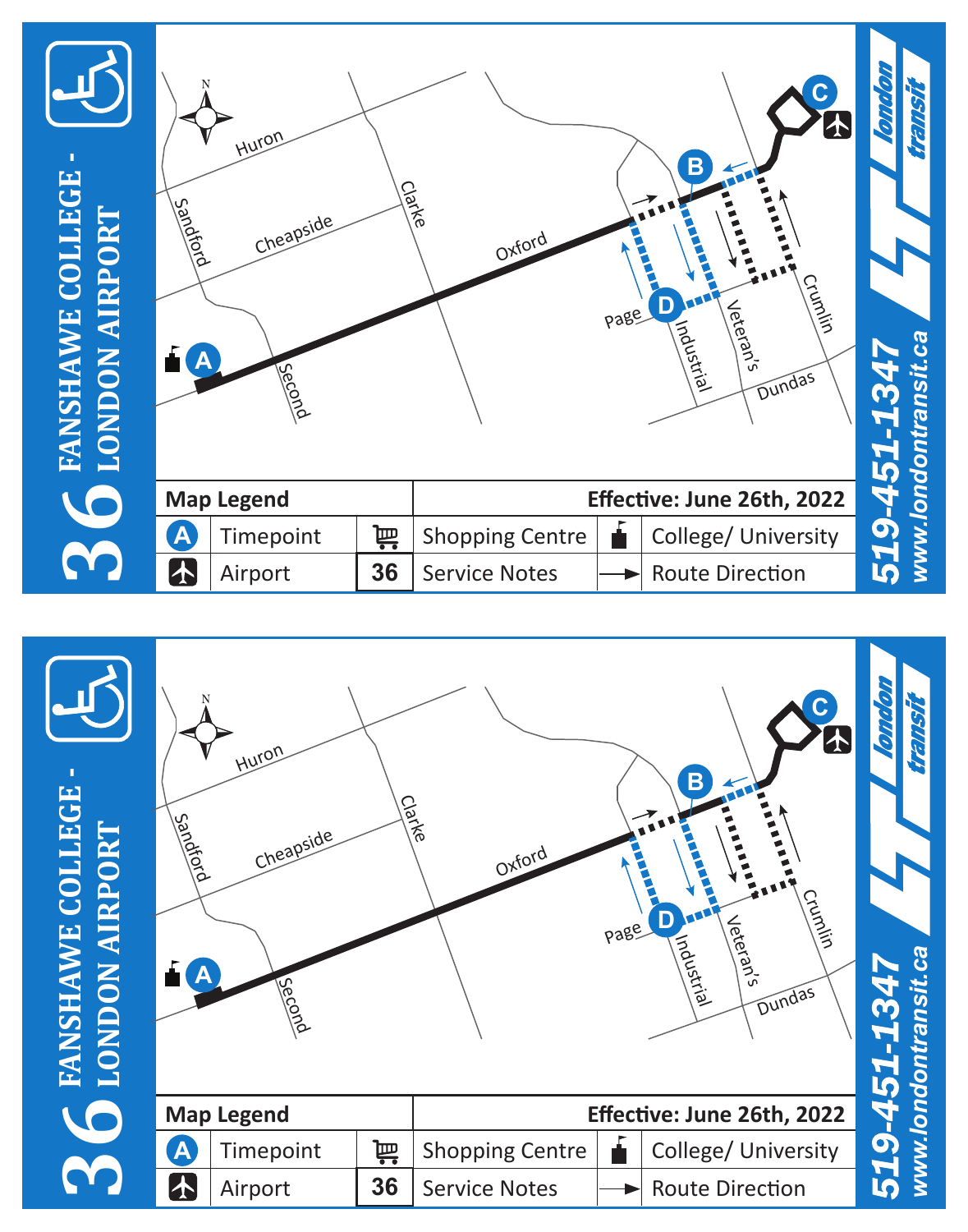use realtime.londontransit.ca for up-to-date arrivals *use realtime.londontransit.ca for up-to-date arrivals*

| <b>ROUTE 36 - MONDAY TO FRIDAY</b> |                                  |                   |                       |                         |  |
|------------------------------------|----------------------------------|-------------------|-----------------------|-------------------------|--|
|                                    | <b>EASTBOUND</b>                 | <b>WESTBOUND</b>  |                       |                         |  |
| Fanshawe<br>College                | Oxford at<br>Veterans<br>Parkway | London<br>Airport | Page at<br>Industrial | Fanshawe<br>College     |  |
| $\overline{\mathsf{A}}$            | B                                | $\overline{c}$    | D                     | $\overline{\mathsf{A}}$ |  |
| LVS                                |                                  | LVS               |                       | ARR                     |  |
| 6:14                               | 6:20                             | 6:25              | 6:30                  | 6:36                    |  |
| 6:37                               | 6:43                             | 6:48              | 6:53                  | 6:59                    |  |
| 7:07                               | 7:13                             | 7:17              | 7:22                  | 7:31                    |  |
| 7:37                               | 7:43                             | 7:47              | 7:52                  | 8:01                    |  |
| 8:07                               | 8:13                             | 8:17              | 8:22                  | 8:31                    |  |
| 8:37                               | 8:43                             | 8:47              | 8:52                  | 9:01                    |  |
| 9:07                               | 9:13                             | 9:17              | 9:22                  | 9:31                    |  |
| 9:37                               | 9:43                             | 9:47              | 9:52                  | 10:01                   |  |
| 10:07                              | 10:13                            | 10:17             | 10:22                 | 10:31                   |  |
| 10:37                              | 10:43                            | 10:47             | 10:52                 | 11:01                   |  |
| 11:07                              | 11:13                            | 11:17             | 11:22                 | 11:31                   |  |
| 11:37                              | 11:43                            | 11:47             | 11:52                 | 12:01                   |  |
| 12:07                              | 12:13                            | 12:17             | 12:22                 | 12:31                   |  |
| 12:37                              | 12:43                            | 12:47             | 12:52                 | 1:01                    |  |
| 1:07                               | 1:13                             | 1:17              | 1:22                  | 1:31                    |  |
| 1:37                               | 1:43                             | 1:47              | 1:52                  | $\frac{2:01}{2:31}$     |  |
| 2:07                               | $\overline{2:13}$                | 2:17              | 2:22                  |                         |  |
| 2:37                               | 2:43                             | 2:47              | 2:52                  | 3:01                    |  |
| 3:07                               | 3:14                             | 3:20              | 3:26                  | 3:36                    |  |
| 3:42                               | 3:49                             | 3:55              | 4:01                  | 4:11                    |  |
| 4:17                               | 4:24                             | 4:30              | 4:36                  | 4:46                    |  |
| 4:52                               | 4:59                             | 5:05              | 5:11                  | 5:21                    |  |
| 5:27                               | 5:34                             | 5:40              | 5:46                  | 5:56                    |  |
| 6:02                               | 6:09                             | 6:15              | 6:21                  | 6:31                    |  |
| 6:37                               | 6:44                             | 6:50              | 6:56                  | $7:06*$                 |  |